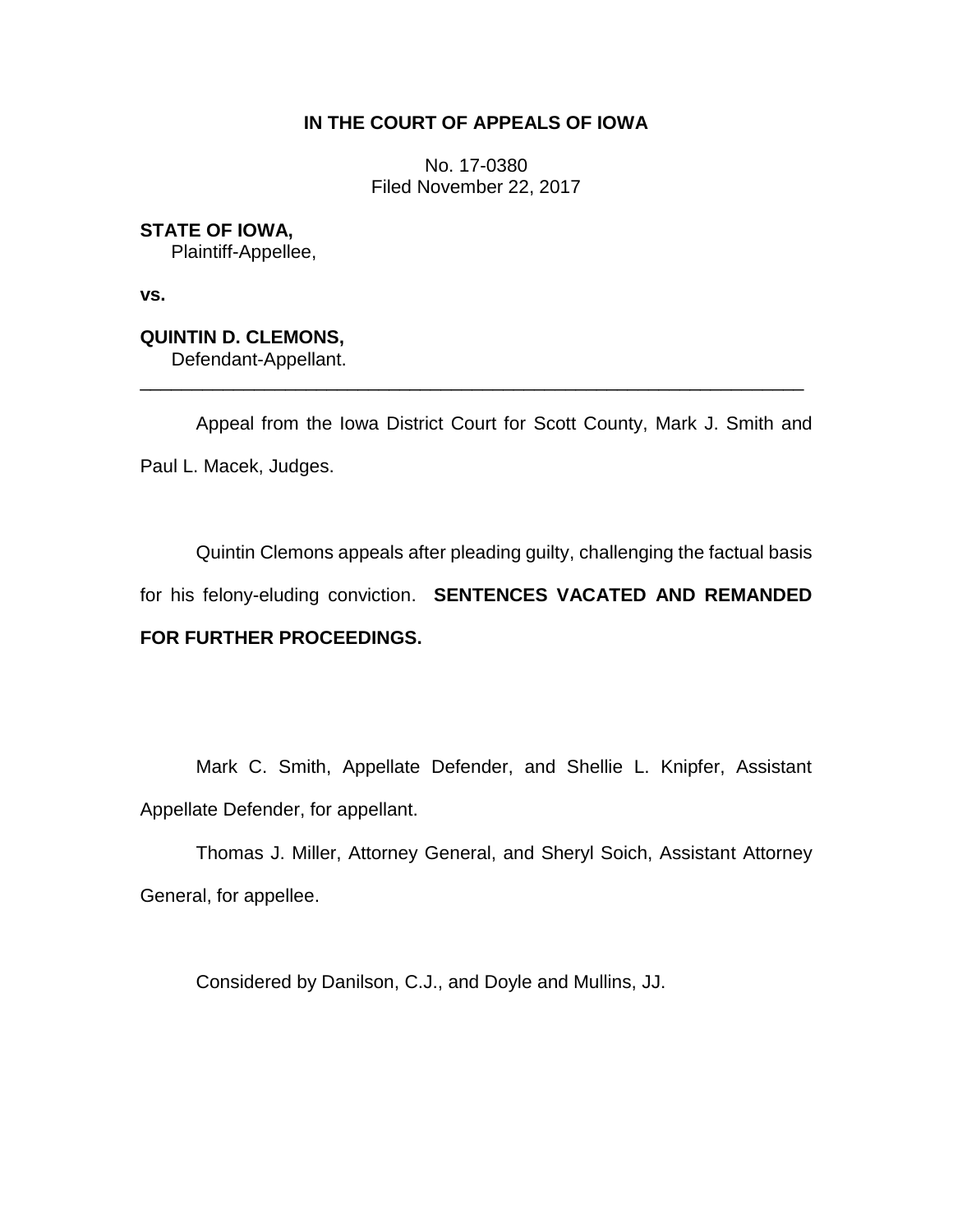### **DOYLE, Judge.**

Quintin Clemons appeals following his guilty plea to operating without owner's consent, felony eluding, and trafficking in stolen weapons. Clemons claims his trial counsel was ineffective in permitting him to plead guilty to felony eluding when the record did not support a factual basis for the charge. Because Clemons specifically denied an element of that offense at the plea hearing, the State did not establish a factual basis for the plea, and Clemons's trial counsel was therefore ineffective in permitting him to plead guilty. We therefore vacate his sentences and remand for further proceedings.

## **I. Background Facts and Proceedings.**

On July 6, 2016, Clemons was driving in excess of the posted speed limit on a city street in Davenport. As soon as police officers gave pursuit of Clemons, he sped away. At one point, Clemons was traveling ninety miles per hour in a twenty-five-miles-per-hour zone. Clemons lost control of his car, crashed it, and fled the scene. While investigating the abandoned car, officers located an Illinois ID card belonging to Clemons, live ammunition, a .45 caliber pistol, and marijuana. Security camera video shows Clemons fleeing the scene.

The State charged Clemons with first-degree theft, felony eluding, trafficking in stolen weapons, carrying weapons, felon in possession of a firearm, and possession of marijuana. Pursuant to a written plea agreement, Clemons pled guilty to operating without owner's consent, felony eluding, and trafficking in stolen weapons. The State agreed to dismiss the remaining charges.

On January 18, 2017, the district court held a hearing on the plea. The court accepted Clemson's written plea of operating without owner's consent.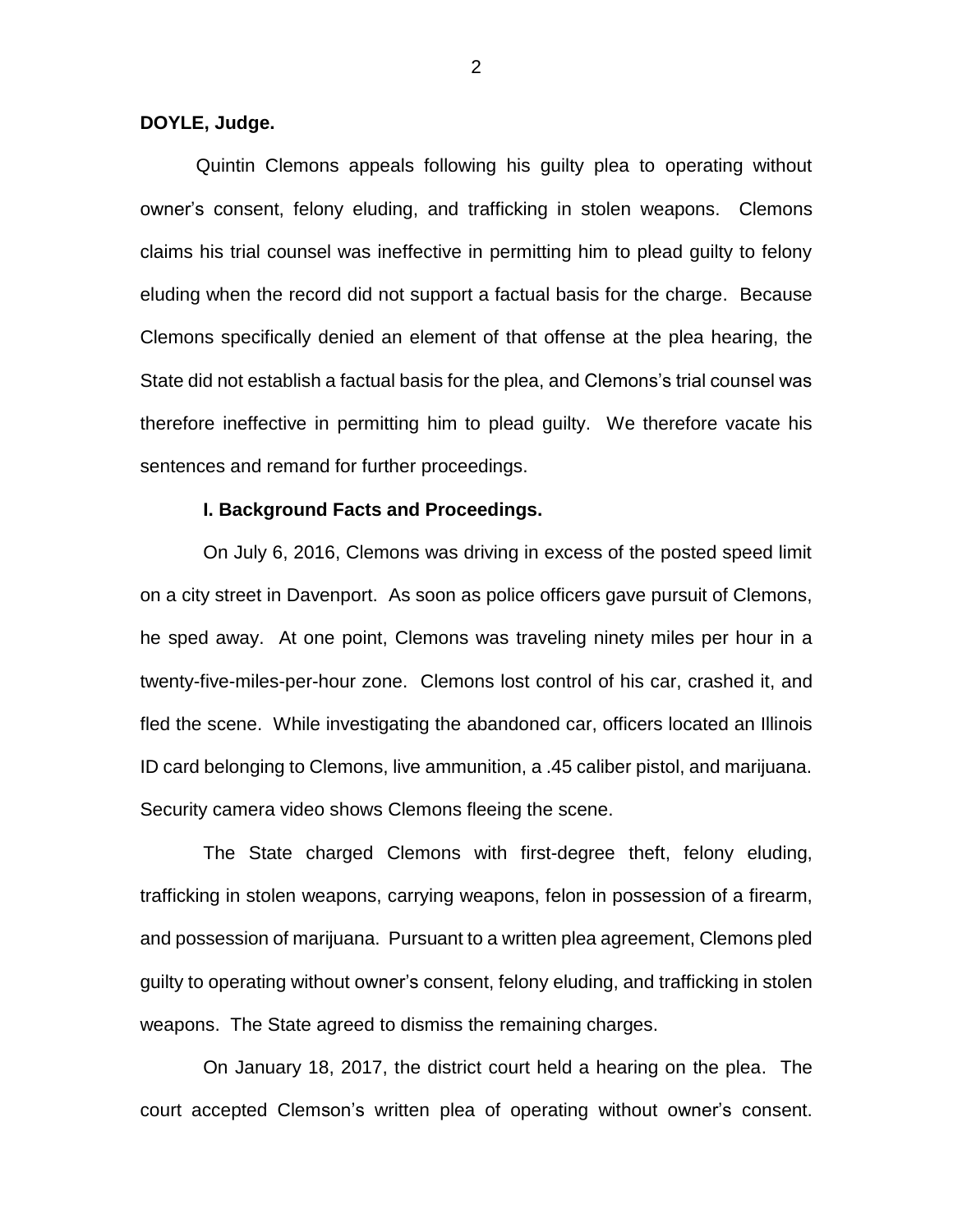During the plea colloquy for the felony-eluding charge, and after explaining the elements of the offense, the court asked Clemons what he had done to commit the crime of felony eluding. After an off-the-record discussion with his plea counsel, Clemons responded that he "was drinking, riding around; and there wasn't a marked squad car, it was unmarked; I guess [the police officer] hit his lights, and I proceeded to speed off." The court asked if he knew it was a police officer, and Clemons responded, "Yes." When asked if the officer turned on his siren, Clemons said, "No sir. I just seen the lights." Clemons admitted he knew it was a squad car, that he was under the influence of alcohol at the time, and that he exceed the speed limit by twenty-five miles per hour or more. The prosecutor was asked for any other factual basis. The prosecutor stated he had watched the squad car video and it indicated the officer did turn on his siren and lights. The court asked Clemons if he had any objection to the factual statement by the prosecutor, and Clemons responded, "No objections." The court found a factual basis for Clemons's plea, found Clemons entered the plea knowingly and voluntarily, and accepted Clemons's guilty plea to felony eluding.

The district court sentenced Clemons to a term not to exceed two years in prison on the operating-without-consent charge and terms of no more than five years on the eluding and trafficking charges. The court ordered Clemons to serve the eluding and trafficking sentences consecutively to each other and concurrently to the operating-without-consent sentence.

On appeal, Clemons claims his plea counsel was ineffective by allowing him to plead guilty to felony eluding when no factual basis existed in the record to support the conviction.

3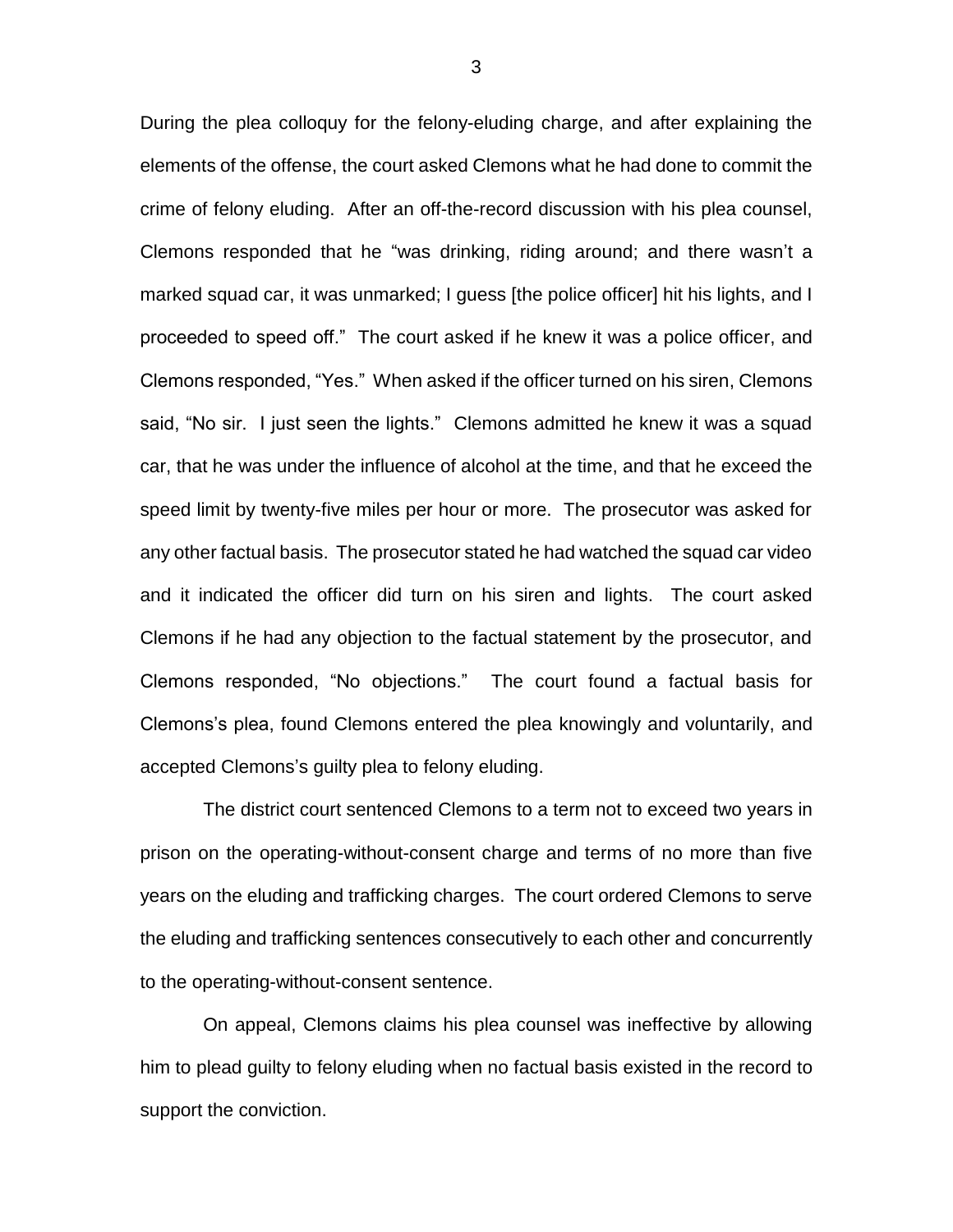#### **II. Standard of Review.**

We review ineffective assistance of counsel claims de novo. *See State v. Finney*, 834 N.W.2d 46, 49 (Iowa 2013); *Everett v. State*, 789 N.W.2d 151, 159 (Iowa 2010). A de novo review applies to ineffective assistance for such claims are rooted in the Sixth Amendment to the United States Constitution. *See State v. Thorndike*, 860 N.W.2d 316, 319 (Iowa 2015). "In a criminal case, an ineffectiveassistance-of-counsel claim 'need not be raised on direct appeal from the criminal proceedings in order to preserve the claim for postconviction relief purposes.'" *Id.* (quoting Iowa Code § 814.7(1) (2016)). However, such claims may be raised on direct appeal when the record is adequate to permit a ruling. *See Finney*, 834 N.W.2d at 49; *State v. Willis*, 696 N.W.2d 20, 22 (Iowa 2005). The record here allows us to review Clemons's ineffective-assistance claim on direct appeal.

#### **III. Discussion.**

To succeed on a claim of ineffective assistance of counsel, Clemons must demonstrate "(1) his trial counsel failed to perform an essential duty, and (2) this failure resulted in prejudice." *State v. Straw*, 709 N.W.2d 128, 133 (Iowa 2006) (quoting *Strickland v. Washington*, 466 U.S. 668, 687 (1984)). "Where a factual basis for a charge does not exist, and trial counsel allows the defendant to plead guilty anyway, counsel has failed to perform an essential duty." *State v. Schminkey*, 597 N.W.2d 785, 788 (Iowa 1999). In such a case, prejudice is inherent. *See id.*

Before accepting a plea of guilty, the court must determine the plea has a factual basis. *See* Iowa R. Crim. P. 2.8(2)(b); *State v. Sisco*, 169 N.W.2d 542, 548 (Iowa 1969). "The factual basis must be contained in the record, and the record,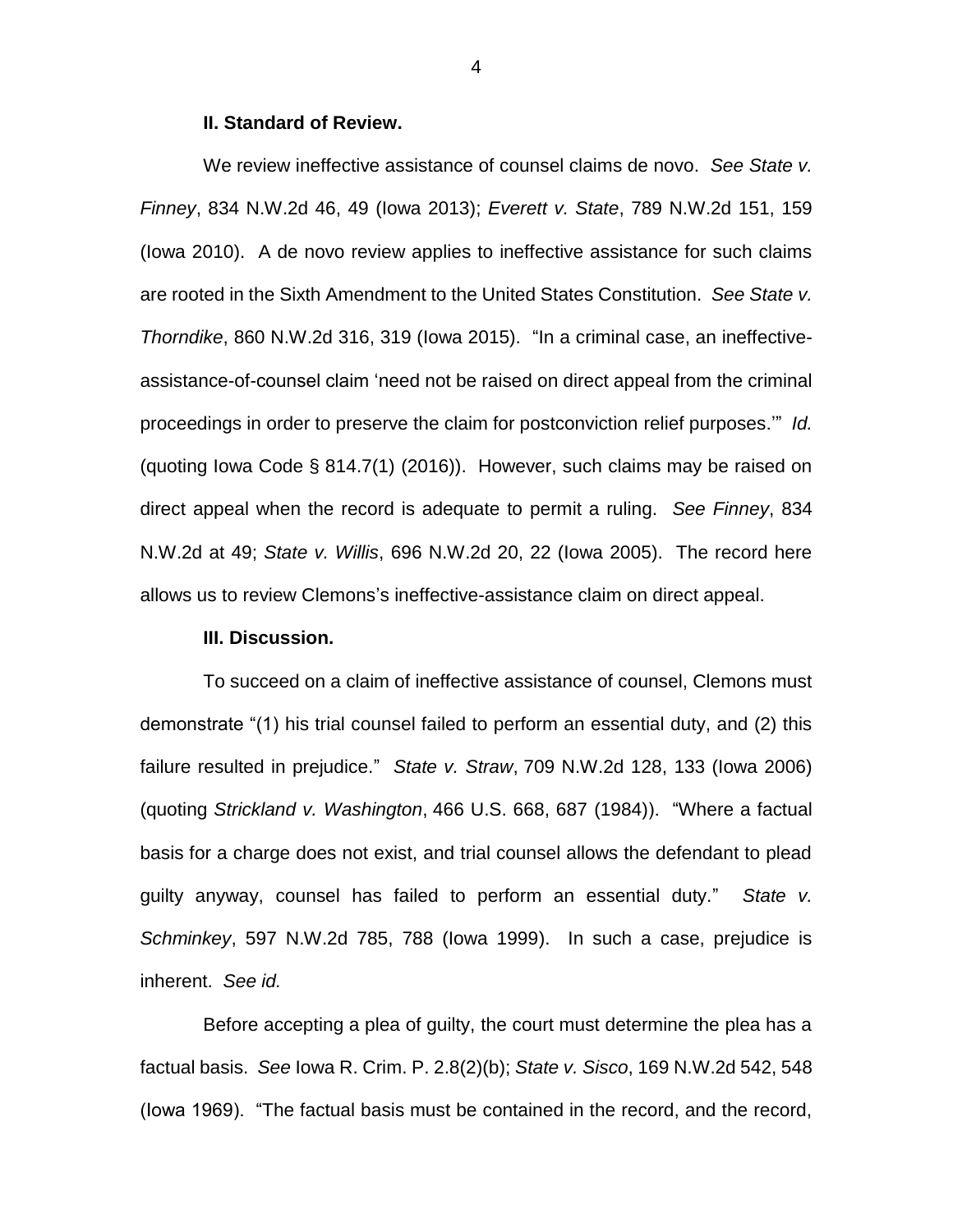as a whole, must disclose facts to satisfy all elements of the offense." *State v. Ortiz*, 789 N.W.2d 761, 767-68. A factual basis may be determined from (1) statements of the defendant; (2) statements of the prosecutor; (3) examination of the presentence report; and (4) the minutes of evidence. *See id.* at 768; *Schminkey*, 597 N.W.2d at 788. We need only be satisfied the facts support the crime, "not necessarily that the defendant is guilty." *State v. Keene*, 630 N.W.2d 579, 581 (Iowa 2001) (quoting 1A Charles Alan Wright, *Federal Practice and Procedure* § 174, at 199 (1999)).

Clemons pled guilty to eluding under Iowa Code section 321.279(3). This section provides a driver "eludes or attempts to elude a *marked* official law enforcement vehicle that is driven by a uniformed peace officer." Iowa Code § 321.279(3) (emphasis added.) While using the preferred method to establish a factual basis,<sup>1</sup> the district court asked Clemons what actions led to the charge of felony eluding. It was at this time Clemons actively denied the law enforcement vehicle was marked; Clemons stated, "there wasn't a marked squad car, it was unmarked." The State did not challenge Clemons's denial of this element at the plea hearing.

Although "[f]acts do not cease to exist because they are ignored,"<sup>2</sup> Clemons's denial of the existence of a marked law enforcement vehicle challenges the facts necessary to satisfy the elements of felony eluding. Our court has held "it is error for the court to find that a factual basis exists when the defendant actively

 $\overline{a}$ 

<sup>&</sup>lt;sup>1</sup> During the plea colloquy, "[t]he preferable method [to determine the factual basis] would be for the judge to ask the defendant, 'What did you do?'" *State v. Williams*, 224 N.W.2d 17, 19 (Iowa 1974).

<sup>2</sup> Aldous Huxley, *Notes on Dogma*, in *Proper Studies* 205 (1927).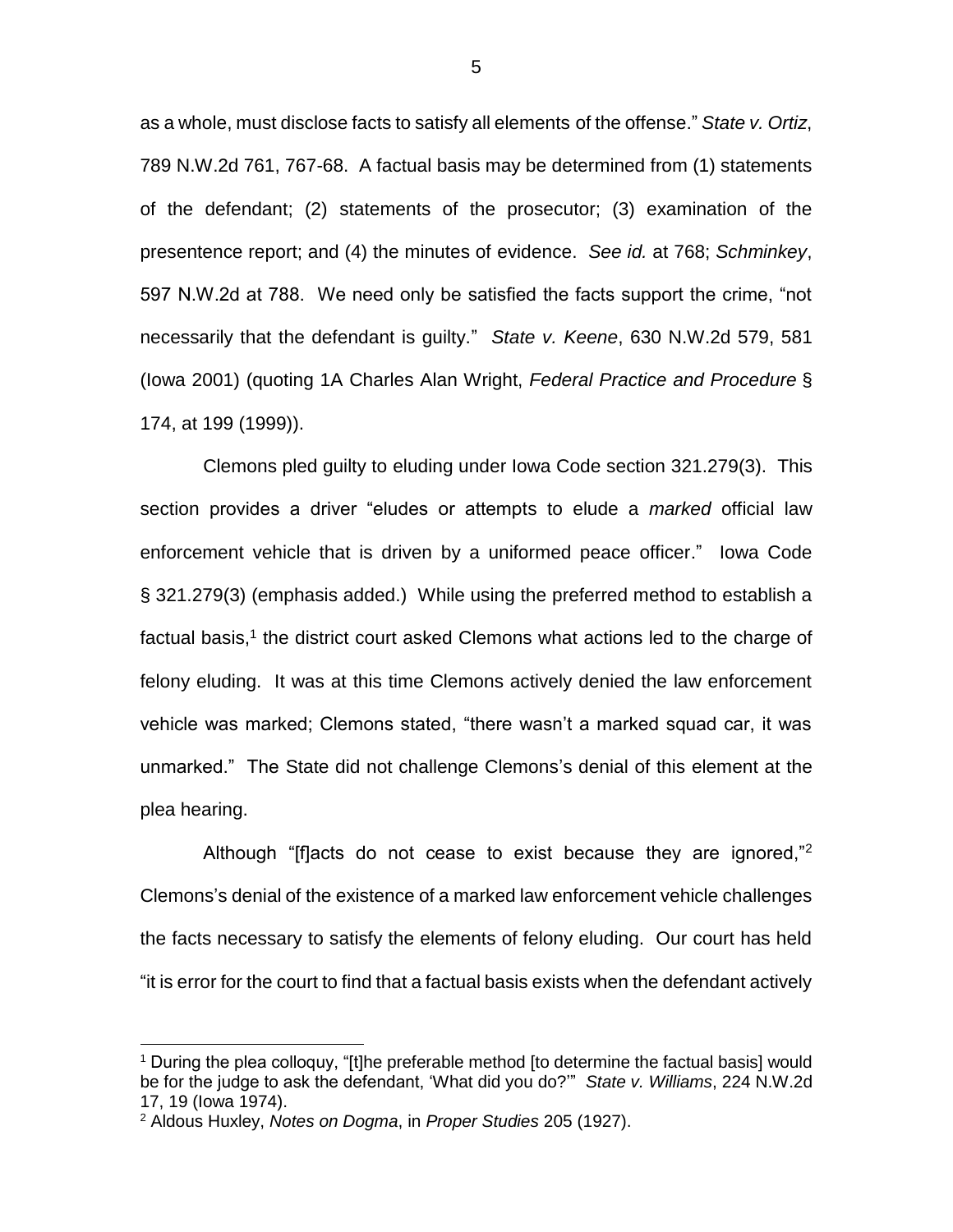contests a fact constituting an element of the offense in the absence of circumstances warranting the conclusion that the defendant's protestations are 'unworthy of belief.'" *State v. Elphic*, No. 14–0600, 2015 WL 408092, at \*4 (Iowa Ct. App. Jan. 28, 2015) (quoting *United States v. Culbertson*, 670 F.3d 183, 190– 91 (2d Cir. 2012)), cited with approval in *State v. Perkins*, 875 N.W.2d 190, 194 (Iowa Ct. App. 2015).

The State argues Clemons's plea was valid because his statements are "unworthy of belief." In support of this argument, the State notes that Clemons knew a police officer pursued him and that the minutes of testimony establish the law enforcement vehicle was marked. We do not agree. The knowledge possessed by Clemons that, indeed, he was pursued by law enforcement does not equate to eluding a *marked* law enforcement vehicle. Further, our review of the record fails to reveal facts that support the marked status of the law enforcement vehicle. The minutes of testimony, drafted by the prosecutor and not adopted by Clemons, indicate "Officer Mayer, who was in uniform and using a marked squad car, pursued the vehicle [driven by Clemons] and activated his emergency lights and siren."<sup>3</sup> This is a flawed factual-basis determination, as the plea colloquy never established a factual basis for the marked nature of the law enforcement

 $\overline{a}$ 

 $3$  The minutes of testimony reference and incorporate "the attached investigative reports." With electronic filing, it is difficult to determine which documents were in fact attached to the minutes. In any event, Officer Mayer's field case report supplement, which was presumably attached to the minutes of evidence, only indicates the officer activated his emergency lights and siren. The report is devoid of any information as to whether the squad car was marked or not. We do note that Officer Mayer's affidavit, attached to a search warrant application, states Clemons's "vehicle fled at a high rate of speed from a marked police units with both lights and siren activated." This affidavit is not part of an investigative report and does not appear to have been attached to or referenced in the minutes of testimony.